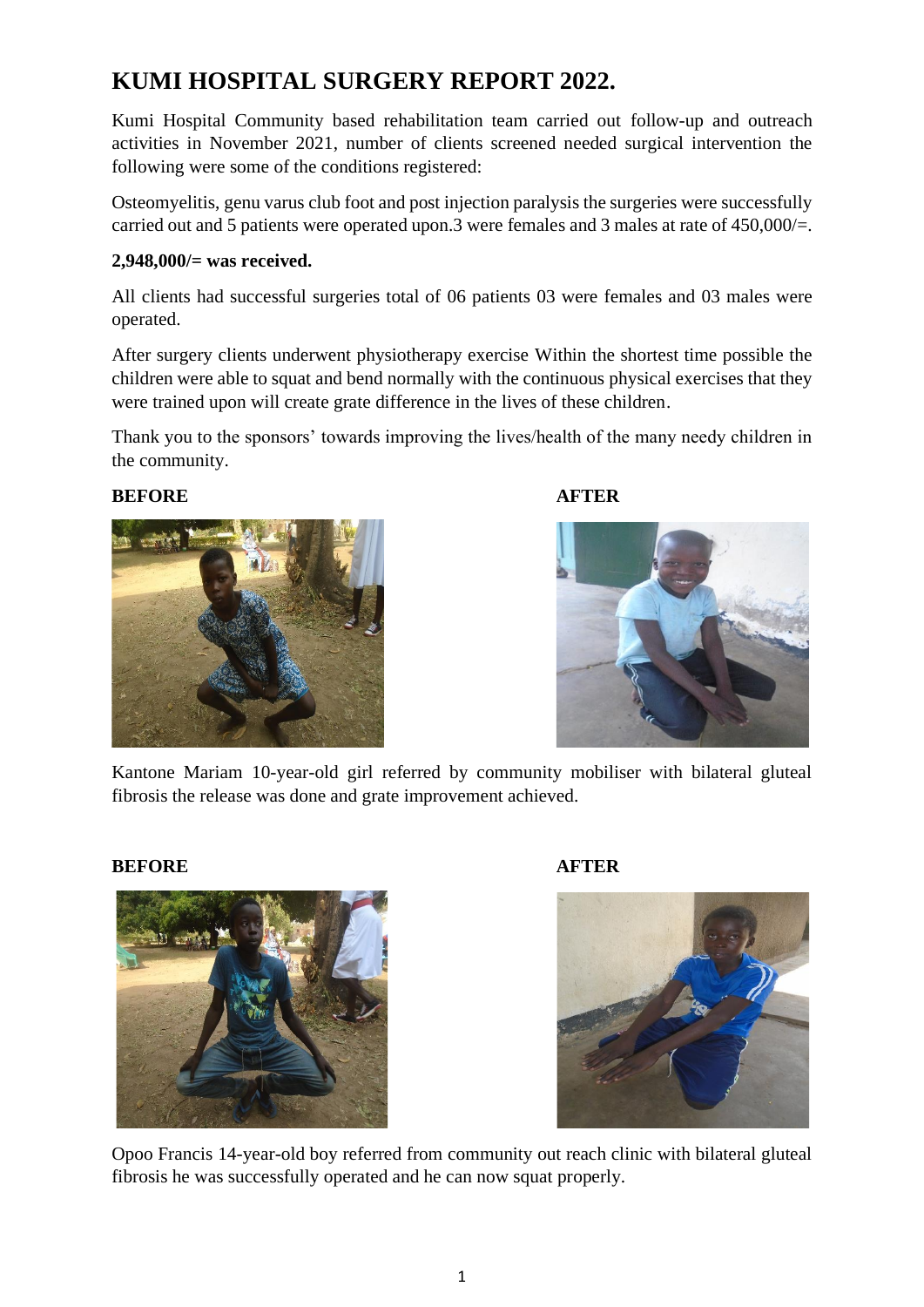# **BEFORE AFTER**



Kedi Margret 12-year-old girl come with squatting defects to outreach clinic was referred for release that was successfully conducted now she can squat normally

# **BEFORE AFTER**

.





Kongai Catharine 14-year-old girl was referred by community mobiliser with post injection paralysis she was operated with physiotherapy exercises she improved.